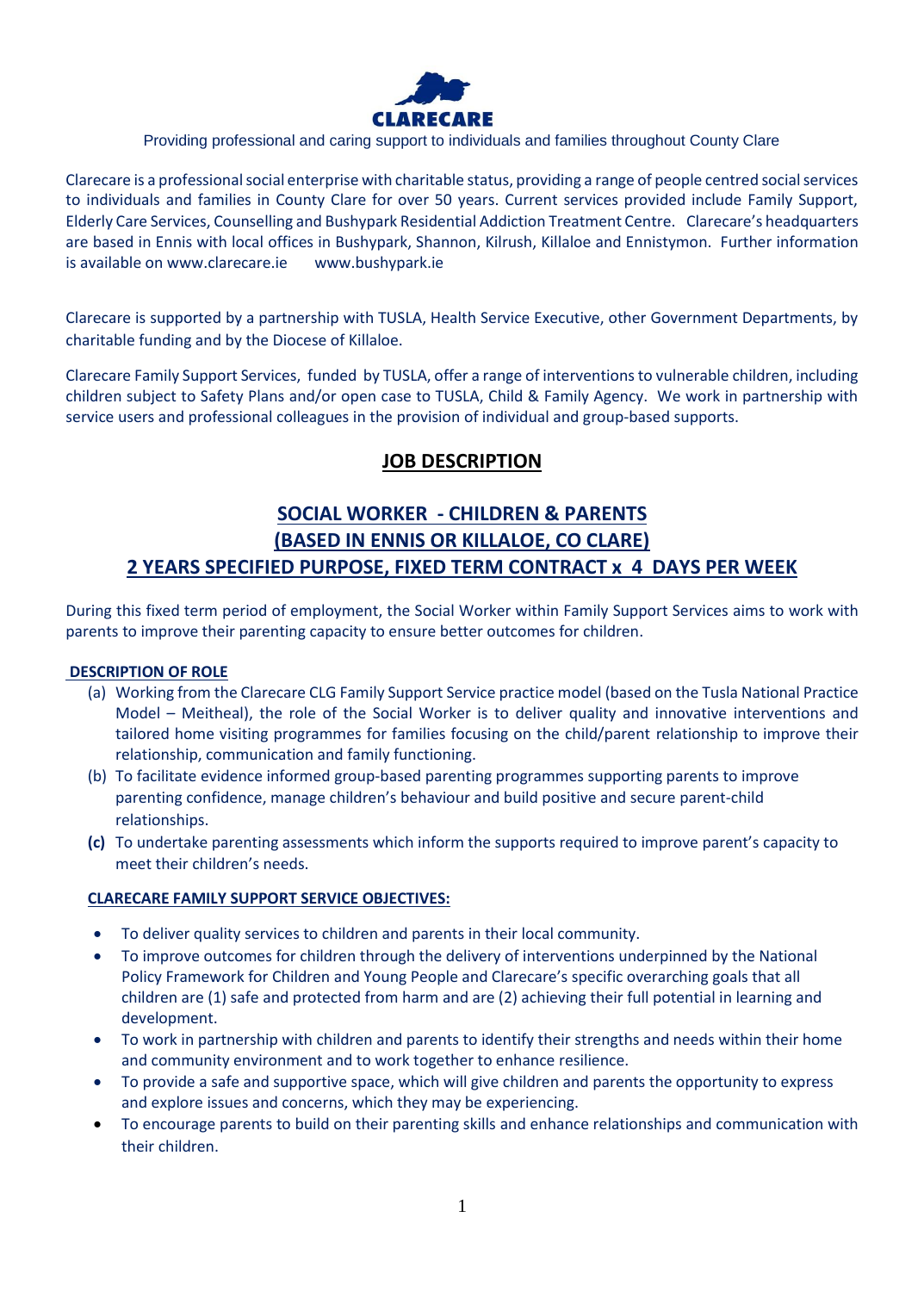• To link and co-operate with other disciplines and agencies in order to promote a cohesive service for children.

**JOB RELATIONS:** The Family Support Social Worker reports to a designated Team Leader and works as part of a wider Family Support Team which is managed by the Family Support Services Manager.

**JOB LOCATION:** Covering South and East Clare, the office base for this position can be either Ennis or Killaloe Co. Clare. You may, if required, be assigned by the Chief Executive Officer/Family Support Services Manager; to the organisation's other places of business/centre locations. You will be given as much notice of any such change of place of work as is reasonably practicable. The successful candidate will be covering cases across South & East Clare and surrounding areas based on the needs of the service, therefore, flexibility and willingness to travel is required. You will be required to use your private car to travel for work purposes and must indemnity Clarecare on your private motor insurance policy in respect of same.

**DAYS/HOURS OF WORK:** 4 days per week – Monday to Thursday inclusive **or** Tuesday to Friday inclusive (to be decided upon during the recruitment process) from 9.30 a.m. - 5pm daily, inclusive of 30 mins paid break per day. This position may involve evening or weekend work (as required) and flexibility is required regarding your work days/hours which are subject to change.

**ANNUAL LEAVE:** The pro-rated annual leave allocation for this position is 21 days annual leave per annum per full leave year (Jan-Dec incl.) excluding Public Holiday entitlement.

### **GENERAL RESPONSIBILITIES**

- To adhere to Clarecare's policies, procedures, protocols in relation to all work within Clarecare.
- To fulfil obligations under Children First Act 2015 and all responsibilities under Children First National Guidance for the Protection and Welfare of Children (2017).
- To store and maintain accurate, confidential records in accordance with the Family Support Services practice protocols and to comply with responsibilities under the Data Protection Acts 1988, 2003 & 2018 (GDPR).
- To complete and submit statistical information and reports in a timely manner as required.
- To work as part of the wider Clarecare structure and carry out duties as required.
- To support the work of staff, volunteers, students and others involved in Clarecare.
- To participate in team meetings and attend meetings as deemed necessary.
- To attend and participate in case management meetings with Family Support Services Manager or designate and relevant team members.
- To engage in continuing professional development opportunities.
- To maintain professional boundaries in all work with clients.
- To perform such other duties appropriate to the position as may be assigned to you

### **SPECIFIC RESPONSIBILITIES**

- To report to the designated Line management structure.
- To work as part of the Clarecare Family Support Team in the development and delivery of services for children and families.
- To adhere to the Clarecare Family Support Services practice framework (based on Tusla Meitheal Family Support Model) and other agreed models used to assess and identify the strengths and difficulties for families referred to the service and to develop targeted and informed support plans.
- To undertake parenting assessments which inform the supports required to improve parent's capacity to meet their children's needs, parent-child relationships, communication and family functioning and to complete assessment reports to a high standard.
- To develop and deliver tailored home visiting programmes for families in their local community. This will include one to one work with children and parents and family group interventions.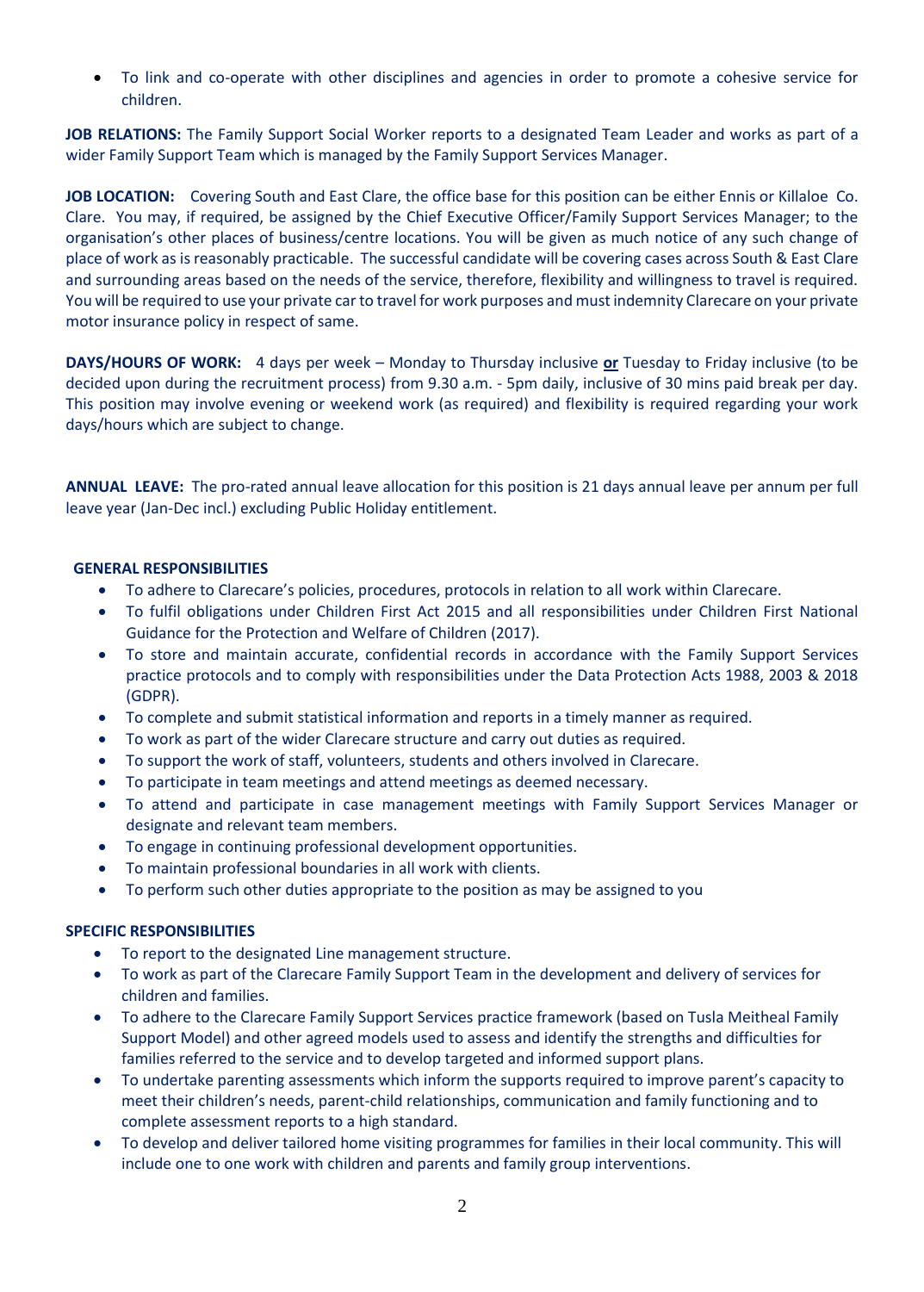- To deliver evidence informed group-based parenting programmes. These include: Incredible Years, Parents Plus and Circle of Security.
- To undertake the responsibilities of a Lead Practitioner in cases involved in the Tusla Meitheal process.
- To actively participate in Tusla Child Protection and Welfare Conferences. This involves in-depth information gathering and report writing.
- To facilitate and attend network meetings/planning meetings as required to co-ordinate support plans for the family.
- To develop and implement innovative and creative ways, appropriate interventions and programmes, to maximise families' engagement with the supports available to them.
- To operate the Family Support Services Parent Support Line on a rotational basis
- To participate in the planning and delivery of seasonal activities with children and families.
- To manage a case load where there may be a high level of need and complexity.
- To work as part of a multi-disciplinary team to maximise and enhance outcomes for children. This will include regular monitoring and reviewing one's own work and engaging in formal supervision and continuous professional development.
- To encourage parental participation and child and youth participation in the design, delivery and quality of services.
- To encourage and support parents to attend relevant services which may enhance their parenting capacity
- To advocate on behalf of parents with the relevant statutory and voluntary services where appropriate.
- To liaise with staff in Clarecare, TUSLA and any other relevant Agencies regarding the family support plan for the family.
- To develop and maintain collaborative working relationships externally with TUSLA and other relevant community, voluntary and statutory groups
- To maintain up to date file records of work undertaken with the child and family and to complete reports outlining work completed.
- To attend relevant staff meetings
- To participate in local, inter agency meeting fora in relation to the development of supports and services for children in the area.
- To be flexible, innovative and adaptable in one's approach to work with service users. The work with families may include irregular hours
- To attend court as required.
- To deputise for the Team Leader when required.
- To assist in the gathering of statistics and research as required.
- To engage in continuous professional development and training and participate in the social work staff group.

### **REQUIREMENTS/QUALIFICATIONS FOR THE POSITION**

### **Essential Requirements**

**Qualifications**

• A Social Work Qualification (CQSW, MSW, or NSWQB approved course) and a current certificate of registration with CORU. You will be required to provide ongoing evidence of current registration with CORU.

### **AND**

• At least two years continuous employment as a Social Worker working with children and families.

### **AND**

### **Experience:**

**Candidates are required to demonstrate their experience and ability in respect of the following:**

- Undertaking assessments using an assessment framework /model.
- Working with families with an ability to engage adults and children in assessment and support interventions
- Engaging and working with vulnerable families in their own home.
- Liaising with services on behalf of service users.